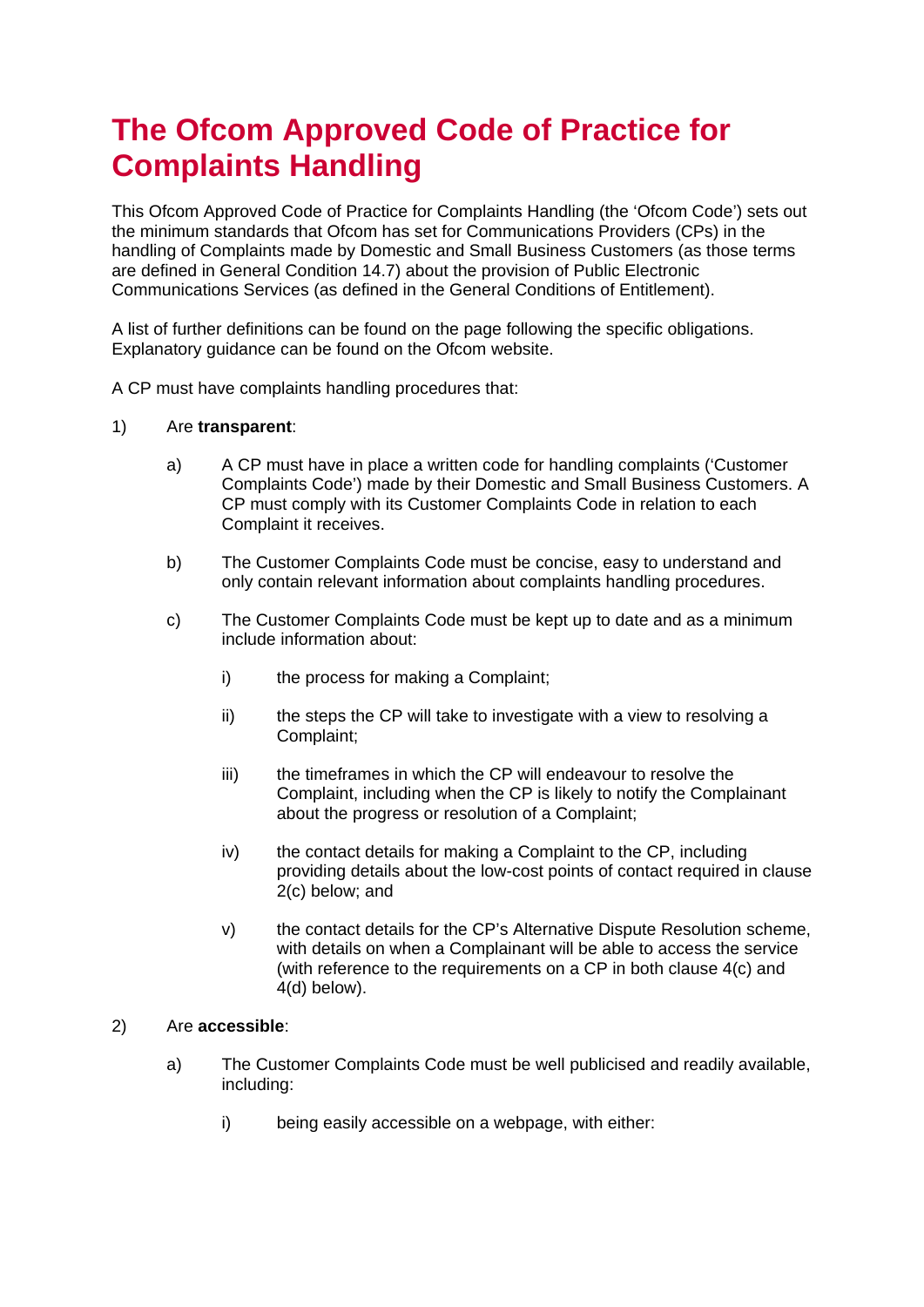- 1. a weblink to the Customer Complaints Code being clearly visible on a CP's primary webpage for existing customers (i.e. '1 click' access); or
- 2. a weblink to the Customer Complaints Code being clearly visible on a 'how to complain' or 'contact us' page, which is directly accessible from a primary webpage for existing customers (i.e. '2 click' access).
- ii) ensuring the relevant terms and conditions for a product and/or service refer to the existence of the Customer Complaints Code and should signpost consumers to how they can access a copy; and
- iii) being provided free of charge to Complainants upon reasonable request in hard copy or other format as agreed with the Complainant.
- b) Complaints handling procedures must be sufficiently accessible to enable consumers with disabilities to lodge and progress a Complaint.
- c) The means by which a CP accepts Complaints should not unduly deter consumers from making a complaint. A CP must have in place at least two of the following three low-cost options for consumers to lodge a Complaint:
	- i) a 'free to call' number or a phone number charged at the equivalent of a geographic call rate;
	- ii) a UK postal address; or
	- iii) an email address or internet web page form.

### 3) Are **effective**:

- a) A CP must ensure the fair and timely resolution of Complaints.
- b) There must be clearly established timeframes and a clear and reasonable escalation process for dealing with Complaints.

### 4) **[**Facilitate appropriate **access to Alternative Dispute Resolution**:

- a) A CP must ensure front-line staff are fully informed of the right of consumers to use Alternative Dispute Resolution.
- b) Every paper bill provided to domestic customers must include, in a reasonably prominent manner, relevant text regarding the right of consumers to take unresolved complaints to Alternative Dispute Resolution. Such text will:
	- i) provide the name of the Alternative Dispute Resolution scheme;
	- ii) make reference to the fact that the scheme offers dispute resolution, which is independent of the CP;
	- iii) make reference to the fact that the scheme can only be accessed eight weeks after a Complaint was first made to the CP; and
	- iv) make reference to the fact that consumers can utilise the scheme at no cost to themselves.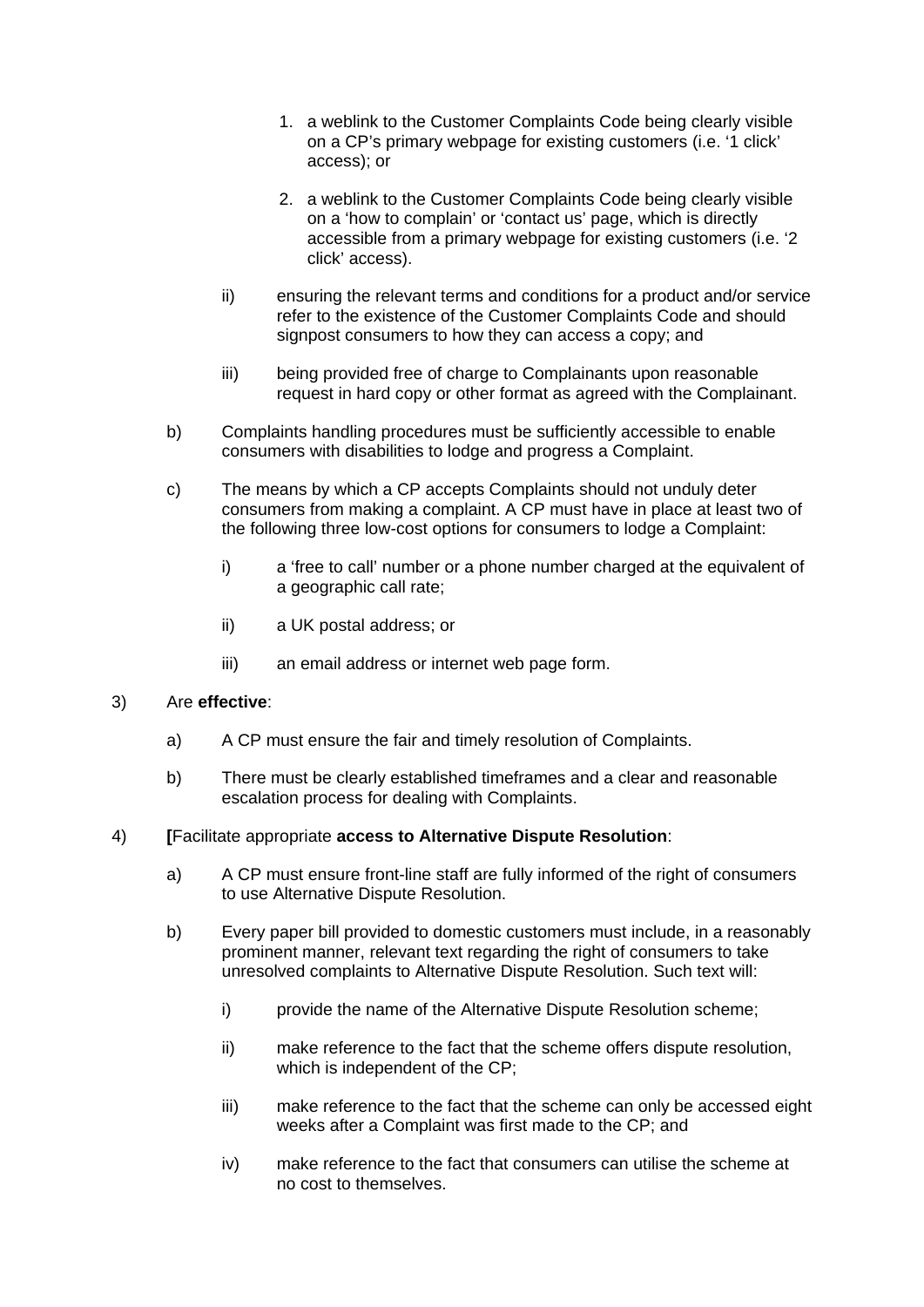- c) A CP must promptly issue a written Deadlock Letter when requested by a Complainant, unless:
	- i) the CP has genuine and reasonable grounds for considering that the Complaint will be resolved in a timely manner and subsequently takes active steps to do so; or
	- ii) it is reasonable to consider the Complaint to be vexatious; or
	- iii) the subject-matter of the Complaint is outside the jurisdiction of the CP's Alternative Dispute Resolution scheme.
- d) A CP must ensure Complainants receive prompt Written Notification of their right to go to Alternative Dispute Resolution eight weeks after the Complaint is first brought to the attention of the CP, unless:
	- i) it is reasonable to consider the Complaint has been resolved; or
	- ii) it is reasonable to consider the Complaint to be vexatious: or
	- iii) the subject-matter of the Complaint is outside the jurisdiction of the CP's Alternative Dispute Resolution scheme.**]**
- 5) Retain appropriate **records** of contact with Complainants:
	- a) A CP must retain written records collected through the complaints handling process for a period of at least six months including, as a minimum, written correspondence and notes on its customer record management systems.